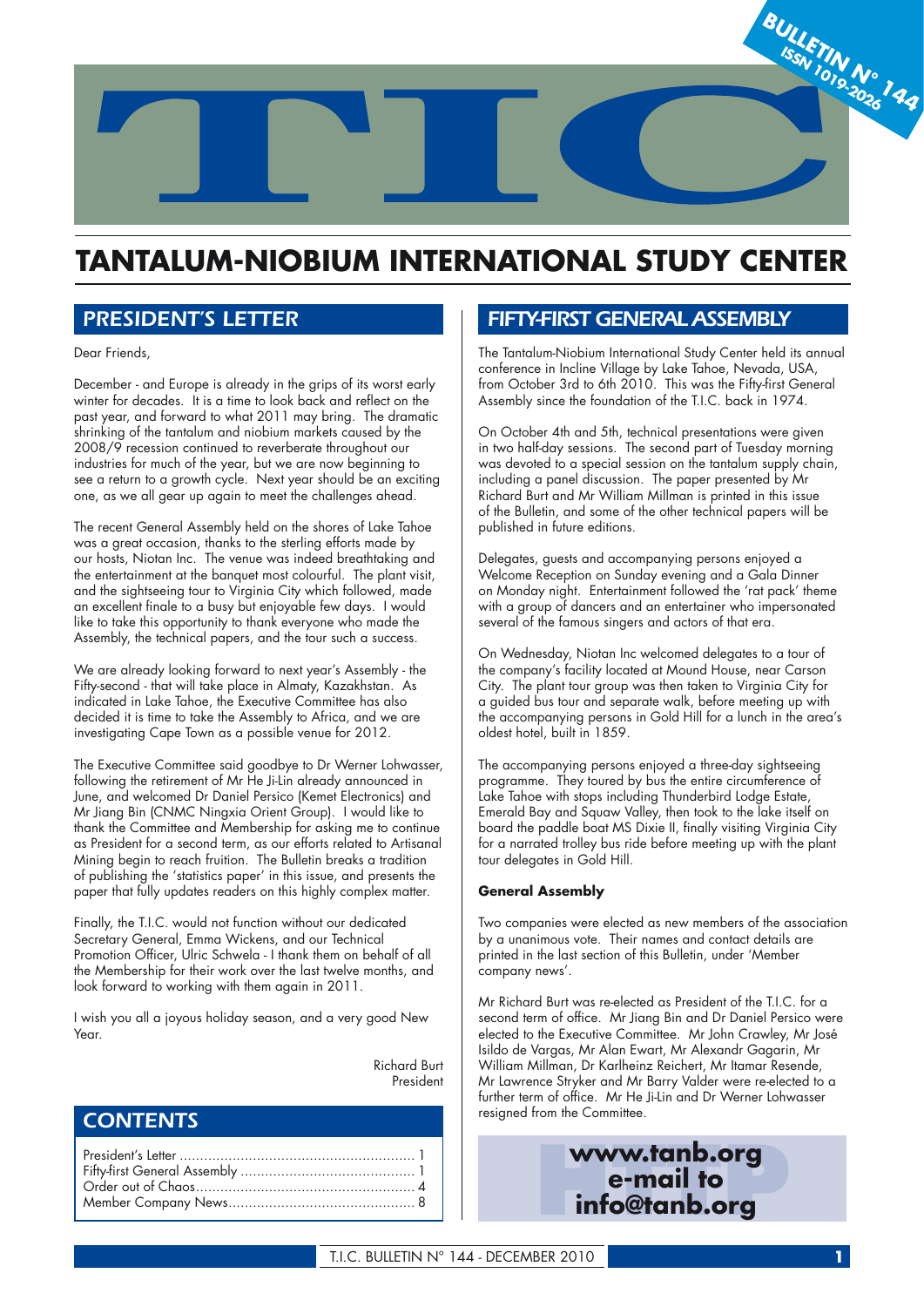







# Fifty-first General Assembly Lake Tahoe, Nevada, U.S.A.

With thanks to K. Parker, L. Rochez, E. Vargas, E. Gilerman (accompanying persons tours), D. Bulick (plant tour),<br>Ciprian Photography (gala dinner), S. Baum (background).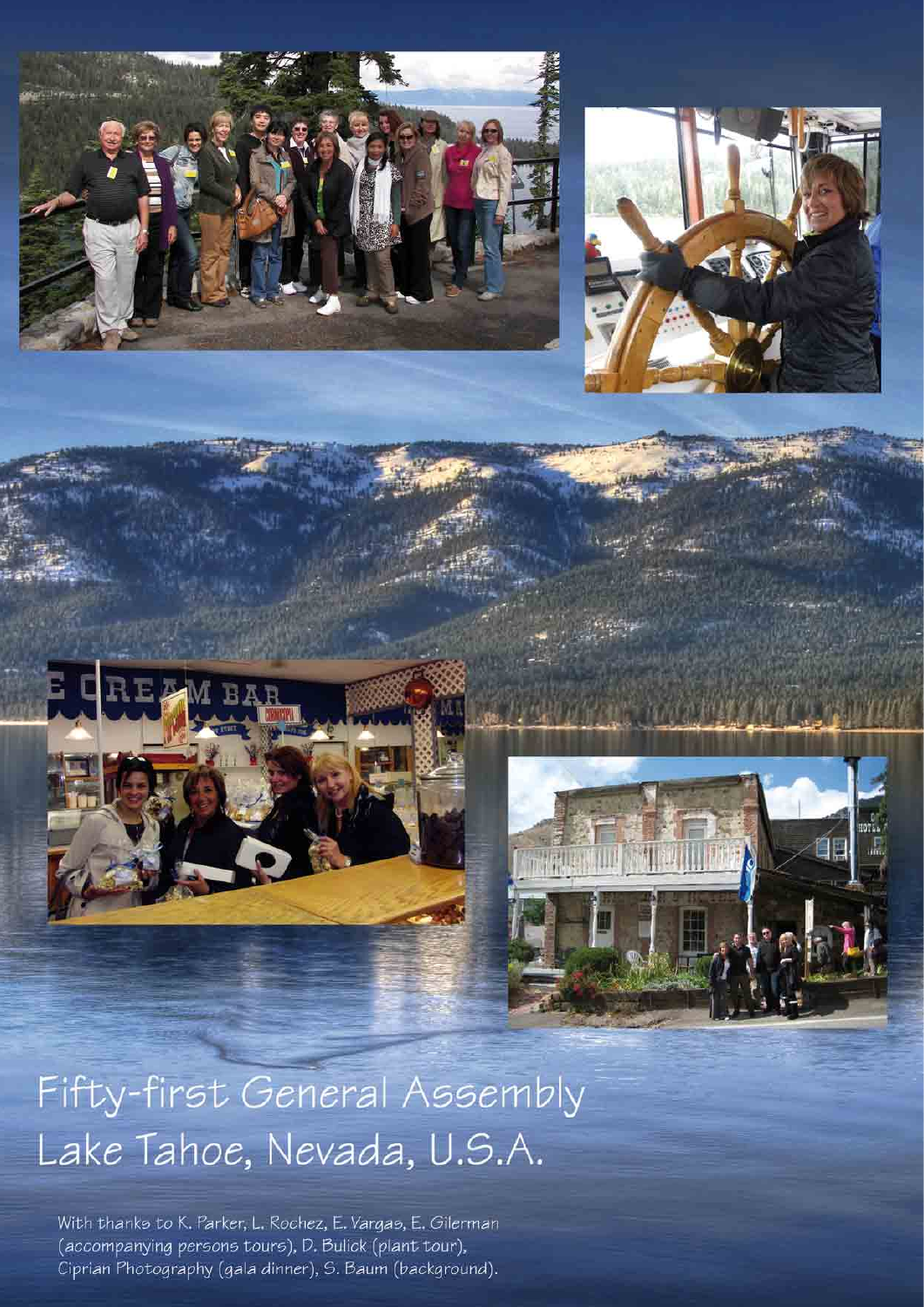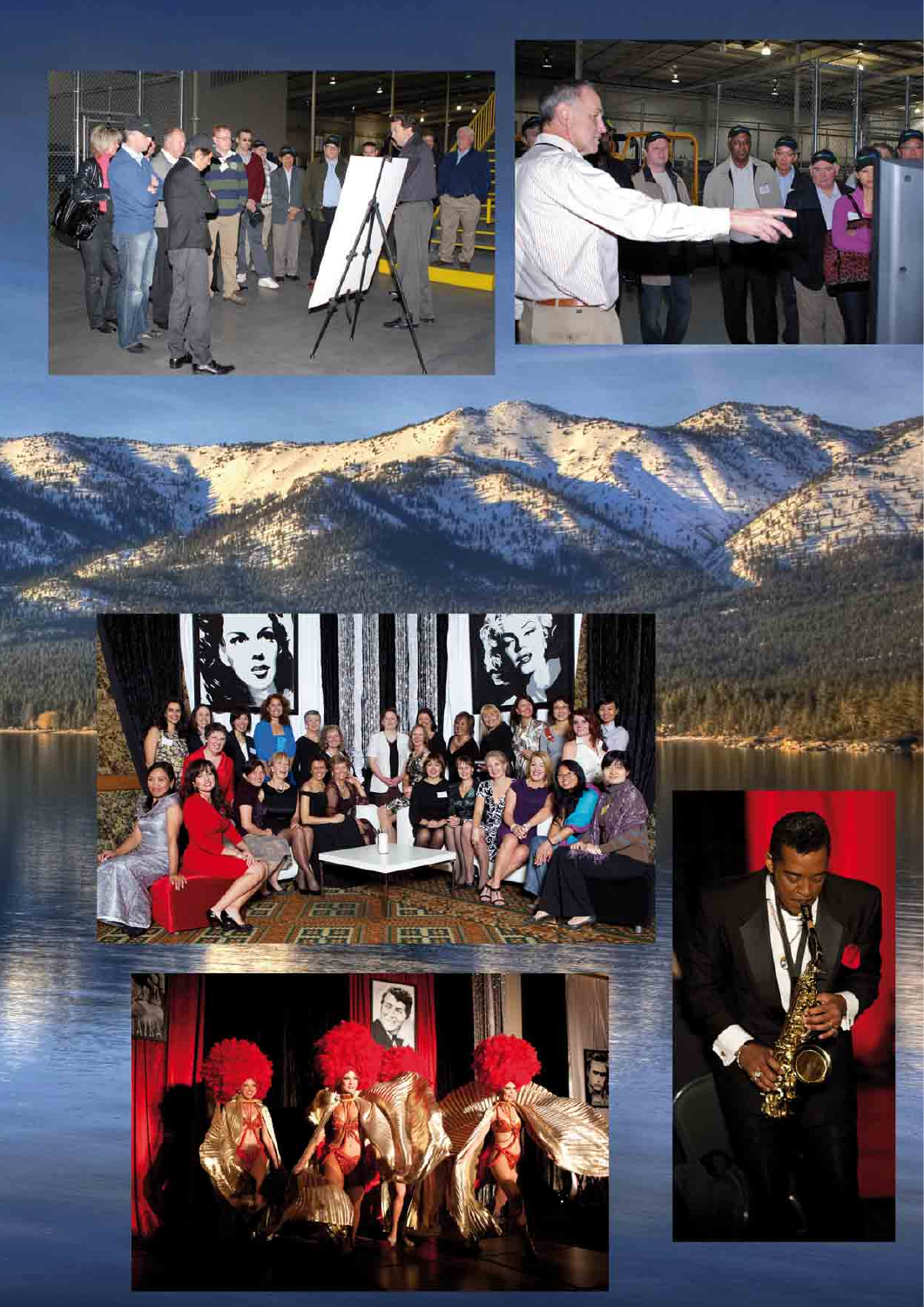#### **Fifty-second General Assembly**

**The Fifty-second General Assembly is scheduled to take place in Almaty, Kazakhstan, and will include a plant tour to Ulba Metallurgical Plant located in Ust-Kamenogorsk. The proposed dates are Sunday October 16th to Wednesday October 19th 2011.**

**Call for papers: please submit your proposals for papers for the technical sessions, before March 31st 2011.**

An article presenting the production statistics collected by the T.I.C. and the progress on issues related to the transport of raw materials, based on the paper given by Mr Ulric Schwela at the Fifty-first General Assembly in Lake Tahoe, will be printed in Bulletin 145, in March 2011.

## *ORDER OUT OF CHAOS*

Paper presented by Richard Burt (GraviTa Inc) and William Millman (AVX Ltd) on October 5th 2010, as part of the Fifty-first General Assembly of the T.I.C., held in Lake Tahoe, Nevada, U.S.A., updated to reflect the situation at the end of November 2010.

#### **Introduction**

The T.I.C. Artisanal and Small Scale Mining Policy was ratified by the membership at the Fiftieth General Assembly in Tallinn in October 2009, and a subsequent presentation provided a roadmap for its implementation. Since Tallinn, the issue of mining and trading of minerals from countries of weak governance has received considerable attention from various bodies, including the United Nations, the OECD, the International Conference on the Great Lakes Region (ICGLR), the German and US Governments amongst others, the tin industry, and tantalum's major end-users - the electronics and telecommunications industries. This paper will provide an update on these various initiatives, and explain the role that the T.I.C. has been playing in shaping the conclusions and our efforts to bring 'order out of chaos' in the tantalum supply chain from central Africa, with our support of the iTSCi Pilot Project underway in the eastern Democratic Republic of the Congo (DRC).

#### **Background**

To suggest, as many reports appear to do, that the use of 'coltan' in mobile phones is the root cause of the conflict in the eastern DRC is incorrect; not only from a historical perspective but also from the relative importance of the DRC 'coltan' industry - both in terms of other mining activities in the eastern DRC, and within a world-wide context.

Historically, the Congo was settled by two sophisticated kingdoms - that of the Kongo in the west and a Rwandan Kingdom, that covered what is now Rwanda, Burundi, parts of Uganda and Tanzania, and the eastern part of the Congo in the east, with a myriad of tribal settlements in the interior. From 1883, when King Leopold's 'kingdom' of the Congo was first recognised (by the United States), to 1960, the Congo was a Belgian colony. Throughout much of this, Ruanda-Urundi (that is the part of the old Kingdom of Rwanda east of the Rift Valley) was a 'mandate' of Belgium and to all intents and purposes continued to be regarded as part of the Congo.

The Congo obtained independence in 1960, and almost as an afterthought, so did Ruanda-Urundi - as the separate nations of Rwanda and Burundi. For much of the next 35 years, the Congo - renamed Zaire in 1971 - was dominated by President Mobuto Sese Seko's ever increasingly corrupt and inept

governance, which drove the economy, the infrastructure and the mining industry into the ground. Then in 1994, the racial divide in Rwanda erupted, with the genocide and civil war, driving over a million mainly Hutu Rwandese - including many of the perpetrators of the genocide - into eastern DRC. The resultant chaos, and the fall of Mobutu to a rebel group led by Laurent Kabila that originated in the eastern DRC plunged the country into further turmoil; 'Africa's World War' commenced. While a peace agreement was signed late 2002, various rebel groups continue to commit atrocities throughout eastern DRC. Expropriation of the Congo's mineral wealth by armed forces (both rebel and Government), while undoubtedly prolonging the conflicts, is an effect, not a cause.

While central African production is obviously of importance to the tantalum industry, varying between ¼ and ¾ million pounds  $Ta<sub>2</sub>O<sub>5</sub>$  contained per year<sup>1</sup>, based upon information from various sources, the value of tantalum ore exports from the DRC is an order of magnitude less than exports of cassiterite (tin ore). However, gold is far more of an issue than tin and tantalum (as well as tungsten) combined (for example see Garrett et al2). Gold is so much more easily transportable<sup>3</sup> that it is estimated close to 90% of it is illegally exported from the area, and the most recent UN report estimates the trade is worth in excess of US\$160 million per year4. Even allowing for a certain amount of guesswork in these figures, and the changing relationship of metal prices, tantalum's relative role in central Africa is therefore quite small.





Finally, tantalum is a very minor constituent of mobile phones. The value of tantalum in a phone is just US\$0.02, or less than 1% of other metals<sup>5</sup>. This sector consumes slightly less than 10 percent of total tantalum production in any year.

Claiming that tantalum's use in mobile phones is 'the major source of funding' of the rebel activity in the DRC is simply misinformation.

#### **The T.I.C. Working Group**

The first United Nations report on the issue was released in 20026. It was this report that claimed 'warring parties were deliberately prolonging the conflict to plunder gold, diamonds, timber [as well as] coltan'7. While several T.I.C. members were 'named' in the original report, each of them was able to successfully clarify its position. Resulting from this report, the T.I.C. issued a statement calling on its members to commit to 'lawful and ethical trade practices', but decided against developing a specific T.I.C. 'Code of Ethics'. It also rejected the idea of 'policing' the membership's activities in central Africa or elsewhere.

A second report was issued by the UN in November 20088, which detailed the increased rebel activity and resultant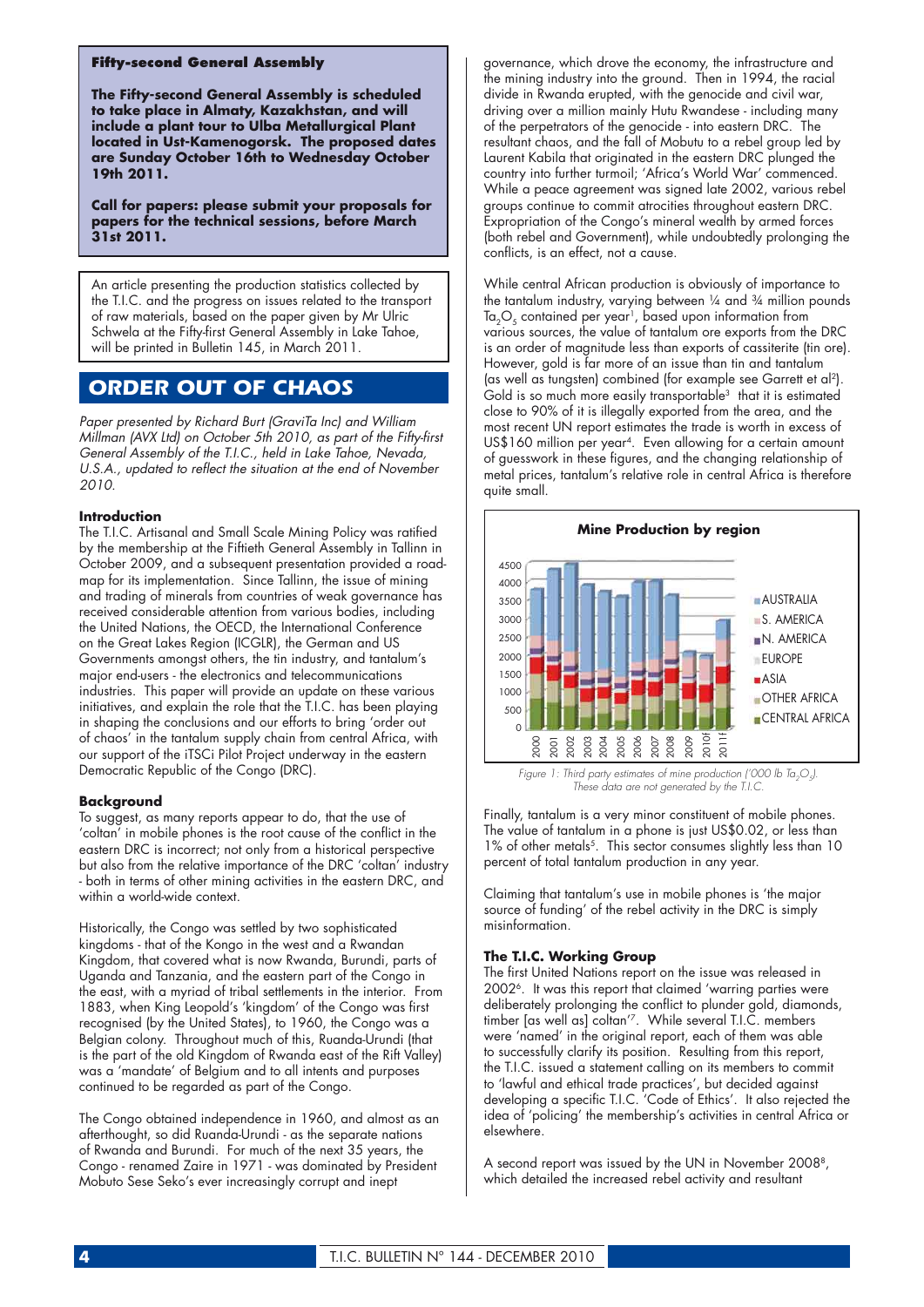atrocities and the resultant ongoing problems, especially targeting the tantalum supply chain.

The T.I.C. Executive Committee determined that it was time the T.I.C. took a more proactive approach, and formed a subcommittee, known as the 'Working Group on Tantalum and Niobium Mining' (WGTNM), with a mandate to promote the tantalum and niobium industries, to explore the issues related to the Artisanal and Small Scale Mining (ASM) sector. The Group held its first meeting at the beginning of 2009, and developed a new ASM Policy with three basic tenets, especially in the context of central Africa:

- to break the link between leaitimate trade and conflict financing

- to seek improvements in environmental and employment practices

- to work toward constructive engagement not disengagement.

This Policy was accepted by the Executive Committee in April 2009, and ratified by the membership at the Fiftieth General Assembly, held in Tallinn, in October 2009. Thereafter the Working Group held several meetings in the succeeding months, and studied several potential implementation strategies including an individual T.I.C. programme in Katanga Province.

Concurrently, discussions were held with others within the supply chain, including the tin industry and our major consumer industries - the electronics and telecommunications industries. It was determined that only combining our efforts with those of ITRI Ltd in a single initiative would garner general acceptance. ITRI Ltd<sup>9</sup> had already developed a three phase iTSCi initiative in close collaboration with the Government of the DRC:

- Phase 1: Establishing harmonised document requirements for export shipments including written declarations confirming the lack of involvement of illegal armed groups in the upstream supply chain
- Phase 2: Developing and implementing a system to ensure mineral traceability from exporter back to the mine site and to develop chain of custody data
- Phase 3: Implementing basic performance standard measurement of social and environmental factors at mine sites and to consider incentives and methods for improvements

Phase 1 commenced in July 2009 and ran through to mid 2010. The T.I.C. therefore agreed to make a one-time payment of US\$125,000 towards the cost of a six-month 'Pilot Programme' to test Phase 2 of this initiative.

At that stage the Working Group changed to an Implementation Group, with a resultant change in the membership of the Group to include two traders with long experience in central Africa.

#### **The Central African Supply Chain**

Whereas an 'industrial mine' will generally negotiate contracts with and ship product directly to the processors, this is often not the case with non-industrial or artisanal miners who would generally deal through a trader. In the central African context, especially in the DRC, it is even more complex than that.

An artisanal mine is actually reasonably well structured, with diggers, washers, crushers, jiggers, transporters all having their role. For the sake of simplicity, we will regard them as the 'diggers'. Partially concentrated ore is manually transported in up to 50kg sacks from the minesite - in some cases on a two-day journey - to a central location where it is purchased by negociants who consolidate material and arrange onward transport by road or plane to 'comptoirs' in Bukavu, Goma or in Rwanda. The 'comptoirs' carry out secondary processing, packaging, analysis and prepare material for export to processors. The actual transaction is carried out by the international traders. Indeed, such is the complexity of the

internal supply chain, the first requirement of several of the initiatives currently being tested or developed is 'mapping the supply chain'.

The supply chain has several 'holes' by which legitimately mined and traded material can be contaminated. Most directly is the de-facto ownership of minesites by rebel forces - or various factions of the, often unpaid, state forces - and the direct mining and sale of production. Less directly, these same forces can simply extract significant 'tythes' or 'royalties' from the diggers either in the form of money or product. Indirectly, material can be 'illegally taxed' generally at unofficial check-points during its transportation. Finally, not an inconsiderable amount of material has been known to have been smuggled across the DRC border for rebranding in neighbouring countries, or several years ago, even as far south as Mozambique (Figure 2). Each of these deprives the Government of its legal taxes, which in turn deprives the local population of the chance for improvement of local infrastructure.

The key to any successful programme that can break the linkage between mineral trade and conflict financing is therefore effective and cost effective traceability, from legitimate digger to exporter.





*Figure 2: Data as reported by ICGLR 2000-2005 (top) compared to more likely production (bottom) showing amount that has been 'misreported'*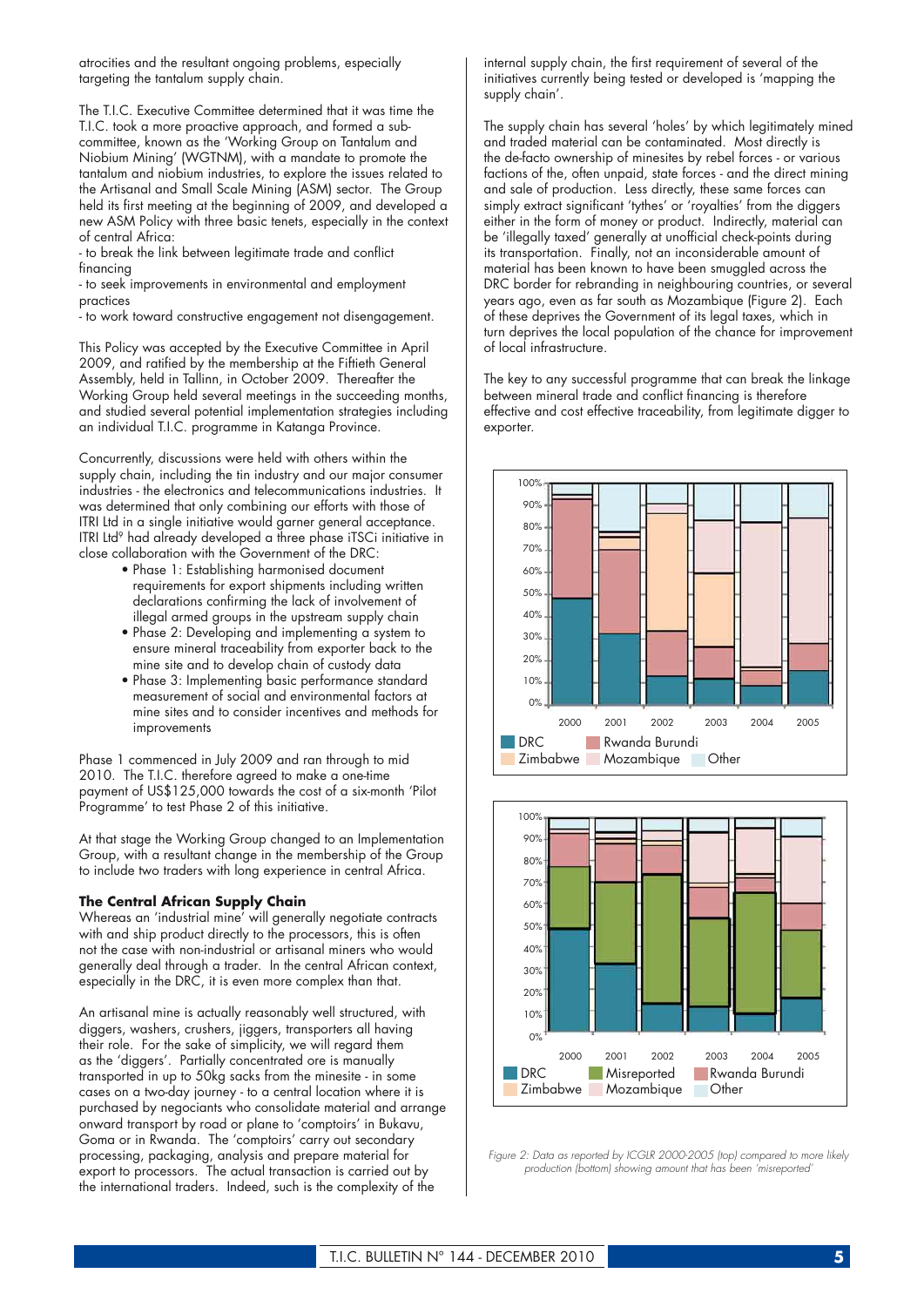#### **The iTSCi scheme in brief**

Details of the iTSCi scheme have been published elsewhere<sup>10</sup> and a subsequent presentation discusses its progress in detail<sup>11</sup>, so this paper will therefore provide only a brief overview.

The system accepts that the various official documents required to be completed and signed by Government officials at various stages throughout the supply chain up to the point of export would not be regarded by the world community as sufficient for full traceability of material back from the point of export to the individual mine.

Phase 2 therefore adds to this documentation requirement a 'bag and tag' system, whereby each bag of concentrate is sealed, at the minesite and in the presence of a Government official, with a uniquely numbered plastic tag provided by the scheme's managers to legitimate mines and based on historic actual production. As material is consolidated, new tags are affixed to bags, and these secondary tags follow the material right through to the processor. On both occasions, information including site, date, weight, transport method and negociant (buyer) is entered in a logbook, and this information is re-entered into a database, which can compare data and flag any discrepancies. Tin is traded openly on a daily basis on the London Metal Exchange, whereas tantalum is not. Consequently, while the tin industry will be publishing prices throughout the supply chain, tantalum price information beyond the negociant level will remain confidential.

Piloting of Phase 2 commenced mid 2010, at the Kalehele mine in South Kivu. Apart from the minor problems described in Hayes' paper, it was generally very successful, confirming that the iTSCi scheme will be an efficient and cost effective method of tracing ore from legitimate mine to export.

On September 11th, President Kabila announced that all artisanal mining, transportation and trading of tantalum, tin and other metals (including gold), would be suspended forthwith, and this would remain in force until the Government was able to wrest control of the mines out of the hands of 'the mafias currently in control', and to reinstate the rule of law. While this suspension is said to allow for early restart of mines with a proper traceability system in place - e.g. the iTSCi scheme - no restart date is yet available. Apart from the direct impact on the local community, it does of course mean that the iTSCi scheme is also suspended, with the result that no more funding for iTSCi will be available until the ban is lifted. Indeed, as of November 2nd, the majority of iTSCi staff in Goma and Bukavu was laidoff.

Roll-out of the scheme throughout the DRC and elsewhere in central Africa is of course the aim. Several T.I.C. members took the initiative to finance an implementation study in Katanga Province. Not only is Katanga the potential source of up to half of the tantalite mined in the DRC, it is not one of the three Provinces regarded as 'conflict zones'. The study was completed late November 2010. As a result, roll-out into Katanga could commence as soon as start-up funding is put in place.

In parallel, the Government of Rwanda has signed a Memorandum of Understanding with iTSCi for a phased roll-out throughout Rwanda, with complete implementation by the end of March 2011.

#### **EICC/GeSI**

The EICC and GeSI represent some 40 electronics and over 20 telecommunications companies respectively: that is, tantalum's major customer block. The two organisations, reacting to Civic Society pressure, combined to establish the EICC/GeSI Extractive Industries Working Group, and commenced a series of workshops in September 2009 on the tantalum supply chain. A total of five workshops, now incorporating tin, have been held to date.

The EICC/GeSI studies soon reached the inevitable conclusion that the processors are the 'pinch point' in the supply chain. Not only are there a limited number, but, upstream of the processors, minerals (even when mixed) bear a mineral signature and can theoretically be traced whereas, downstream, the mineral structure has disappeared. Consequently, the EICC/GeSI approach is to validate processors, such validation including a detailed third party independent audit. Processors for their part are required to provide appropriate documentation; the closer the point of origin of the ore to central Africa, the greater the level of documentation required. For central African material, this includes traceability through the iTSCi scheme - a scheme which the EICC/GeSI strongly and publicly supports. Further details will be provided in a separate paper<sup>12</sup>.

The EICC/GeSI Working Group is concerned however that, to date, other sectors of industry have not taken a similar stance - its catch phrase being that 'Building half a dam is not good enough', the rest of industry needs to build the other half. Fortunately, the automotive industry has now understood the situation and is holding its own supply chain meeting in January 201113, at which the T.I.C. will be represented.

#### **International initiatives and their impact**

The T.I.C. and ITRI are by no means alone in their efforts to break the link between mining and conflict financing - indeed it would appear to be a complex web of initiatives, while many NGOs would claim to be the force driving the change. The T.I.C. has played an active role in several of these initiatives.

While both the iTSCi and EICC/GeSI initiatives are industry led, and others initiatives have been the result of consultations with such organisations as the OECD and ICGLR, there is no doubt that the recent US legislation, the Dodd-Frank Wall Street Reform and Consumer Protection Act, 'trumps' all the others. It is the only one that could result in CEOs ending up in jail: a powerful motive to comply.

#### **The Dodd-Frank Wall Street Reform and Consumer Protection Act**

The Dodd-Frank Act was passed by the US Legislature and signed into law by President Obama in July 2010<sup>14</sup>. The key section, as far as this industry is concerned, is section 1502 'conflict minerals' within the Miscellaneous Provisions Section. The law requires the Securities & Exchange Commission (SEC) to promulgate the regulations within 270 days - that is by April 2011.

Essentially, the law places a legal obligation on all US companies that report to the SEC to declare the use of 'conflict minerals' and metals originating from the DRC or adjoining countries as of their first Annual Report covering the full 12 months after promulgation of the regulations – that means, for most companies, in their 2012 Annual Report. The law has defined 'conflict minerals' as 'columbotantalite ('coltan'), cassiterite, wolframite, gold AND their derivatives'. Whether this inadvertently includes niobium is as yet unclear. Adjoining countries are Uganda, Rwanda, Burundi, Tanzania, Zambia, Angola, Republic of Congo, Central African Republic and the Sudan. Kenya, while not an 'adjoining country', may yet be incorporated as it is an important transport route for minerals. Finally, 'all SEC reporting companies' widens the net from the electronics industry to include aerospace, auto manufacturers, chemical industries, defence, medical, cutting tools, alloys, etc.

The law also requires that the Departments of State and Commerce develop within 180 days, and thereafter maintain, 'a map of mineral-rich zones, trade routes, and areas under the control of armed groups in the Democratic Republic of the Congo and adjoining countries'. It will, theoretically, be a 'definitive' map showing which mines are 'conflict mines' and which are not; as such it will be a valuable tool not only for the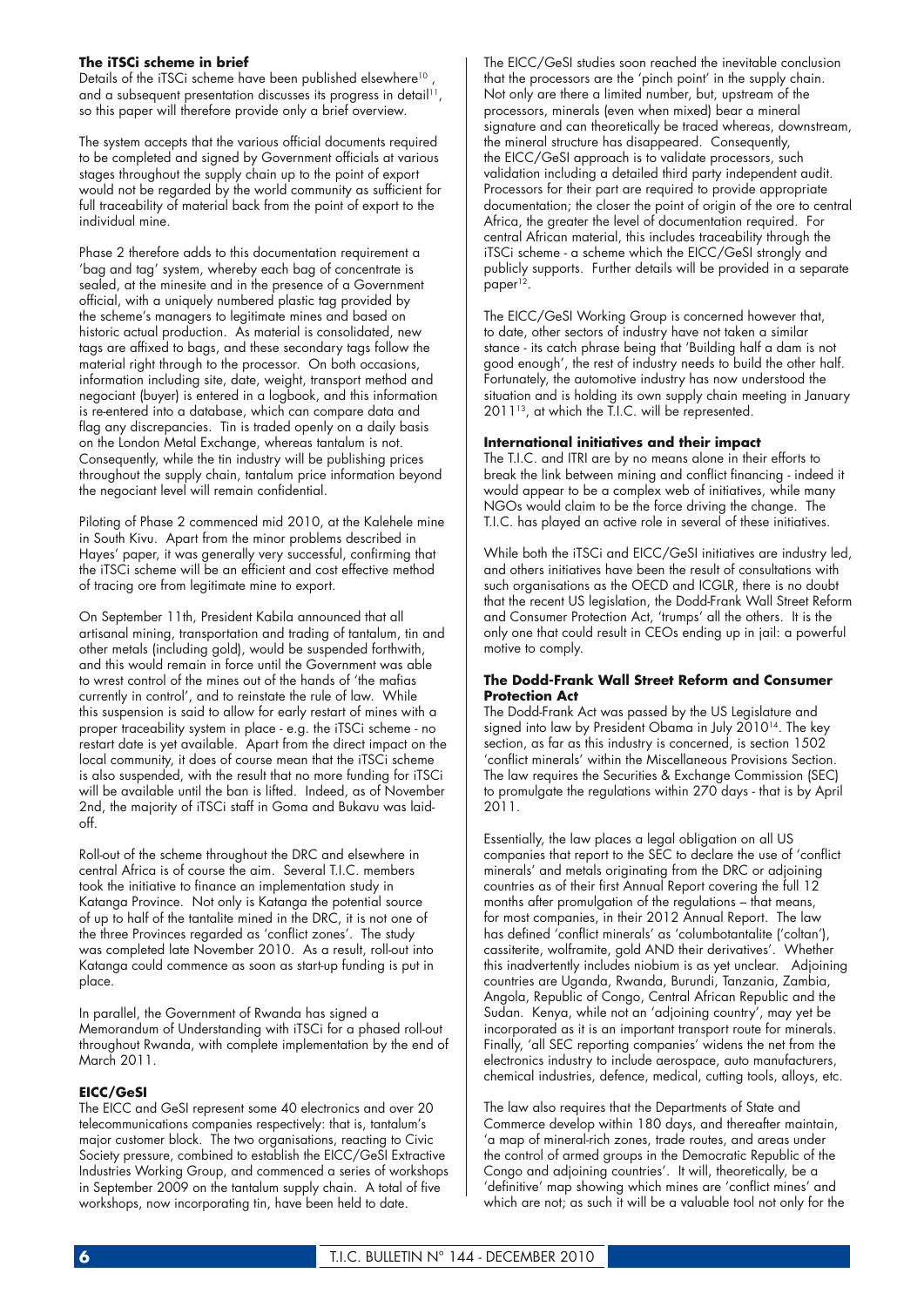#### SEC, but also for industry.

The law does not prohibit the use of 'conflict minerals': it states that '... a product may be labelled as 'DRC conflict free' if the product does not contain conflict minerals that directly or indirectly finance or benefit armed groups in the Democratic Republic of the Congo or an adjoining country'. This requires stringent Due Diligence, and independent third party audits carried out by auditors accredited by the SEC, to show that the use of the minerals does not directly or indirectly provide conflict financing to illegal armed groups. There are indications that the Due Diligence requirements could well follow the principles of the OECD and UN guidelines described below, which means that the iTSCi scheme will play a prominent part in Due Diligence. Industry, including the T.I.C., is providing input to the SEC as it develops the regulations.

It is worth noting that the need for increasingly stringent Due Diligence follows an almost identical pattern to the proposed set of Procedures for the T.I.C. presented by John Crawley at the Fiftieth General Assembly in Tallinn in 2009, an indication that the T.I.C. had the right approach.

#### **OECD**

In December 2009, the Organisation for Economic Cooperation and Development (OECD) commenced the development of a 'Due Diligence Guidance for Responsible Supply Chains of Minerals from Conflict-Affected and High-Risk Areas'. Several members of the T.I.C. Working Group have been involved in the development of these guidelines. There have been three official consultations with all the stakeholders participating - Industry, Governments (both from the DRC and donor countries) and Civic Societies. Two were held in Paris and a 'final' meeting took place in Nairobi in late September 2010. There have also been a considerable amount of 'behind the scene' negotiations.

The guidelines are in two parts – a general set of guidelines and a 'supplement' related to tantalum, tin and tungsten. The OECD plans to incorporate a supplement on gold in the future. Until that is done, the guidelines will be missing the most important contributor to the linkage between mining and conflict financing.

The documents are currently in their final draft, and they await formal approval by member states prior to their release. They provide a fairly comprehensive set of guidelines (that is, 'voluntary') laying out the requirements and methodology of carrying out appropriate Due Diligence throughout the supply chain, including the use of the iTSCi scheme for traceability. Members need to be aware that Due Diligence - in whatever form - will require considerably more transparency that at present, and will include independent third party audits for it to be acceptable, not only to our customers, but also to society at large. These will be the, understandable, price of doing business in central Africa.

#### **The United Nations**

Resulting from the various reports by United Nations Groups of Experts, the UN reconstituted the Group of Experts with a mandate to develop their own set of requirements for Due Diligence. The T.I.C. and ITRI have both been peripheral to the preparation of this document, but we understand that the UN and the OECD drafters have maintained a close relationship, and that the two documents will be compatible.

#### **ICGLR**

The International Conference on the Great Lakes Region (ICGLR) has been in existence for approximately five years, and consists of representatives from eleven central African countries, including those countries most impacted by the current issue - the DRC, Rwanda, Burundi, Tanzania, Kenya and Uganda.

Essentially, with the financial and technical support of Germany and Canada, the ICGLR has been developing a Regional

Certification Scheme, which is expected to be approved mid December at an ICGLR summit in Lusaka. This regional certificate will be required prior to the export of any tantalum - and several other - minerals from the member states, and its purpose is to minimise or eradicate inter-country smuggling.

While the scheme will rely heavily on mine certification, covering not only the issue of conflict mines, but also covering human rights, environmental and other related issues, a Memorandum of Understanding has been signed between the ICGLR and ITRI to incorporate the iTSCi scheme as the preferred traceability procedure.

The German geological survey, BGR, has been actively supporting the ICGLR and other processes. Its approach has been toward mine certification rather than traceability, including the 'fingerprinting' process<sup>15</sup> although it is unclear at this time whether this will be adopted in the final ICGLR scheme. Nonetheless the BGR approach could be likened to Phase 3 of the iTSCi scheme, and the potential to combine the two remains an option.

The ICGLR and OECD have collaborated in the preparation of their documents, as have the UN. Essentially all three are moving closely to a common set of principles: furthermore, while the SEC regulations are as yet unknown, it does appear that they are leaning heavily toward not developing a separate set of Due Diligence guidelines. This is to be applauded - conflicting requirements would be a recipe for disaster as no one in the supply chain would be able to determine which took precedence.

#### **Quo Vadis?**

We have come a long way in less than two years: the T.I.C. has its own policy, we are working closely with ITRI on the iTSCi scheme, and with EICC/GeSI on the Processor Validation process. We have worked closely with the OECD on its guidelines, and to a lesser extent with the UN and ICGLR.

So, what's left?

Obviously we must await the completion and publication of the various bodies - the OECD and ICGLR in the near future, and the SEC regulations - before we can be certain of their contents. That said, two things are already clear:

- The key date, as far as EICC/GeSI is concerned, is March 31st 2011. Material not tagged through the iTSCi scheme and ready for export by that date will simply not be acceptable, and processors buying non-tagged material will not be validated.
- Consequently iTSCi has to be rolled out throughout the DRC and other central African countries at a much faster rate than originally envisioned. Not only is this a massive technical and management challenge, it will also take a massive capital infusion, estimated to be between US\$6 and 8 million.

The T.I.C. clearly stated that the US\$125,000 funding to iTSCi was a 'one-off': this will not change. While the Working Group will continue to have a representational role on iTSCi, it will not provide additional funding directly. Individual members will be required to assist in funding the roll-out capital costs. Operating costs are to be met from export levies - in the case of tantalum, US\$1 per pound contained  $Ta_2O_5$  for all central African material. We now propose this to be collected jointly from exporters and processors, each paying a levy of US\$0.50 per pound  $Ta_2O_5$ .

Finally, the T.I.C. can not demand that its members participate in the iTSCi scheme, by paying the levy as required. However, our major end-user group has made it abundantly clear:

'No tag, no sale'

The choice is yours.

**7**